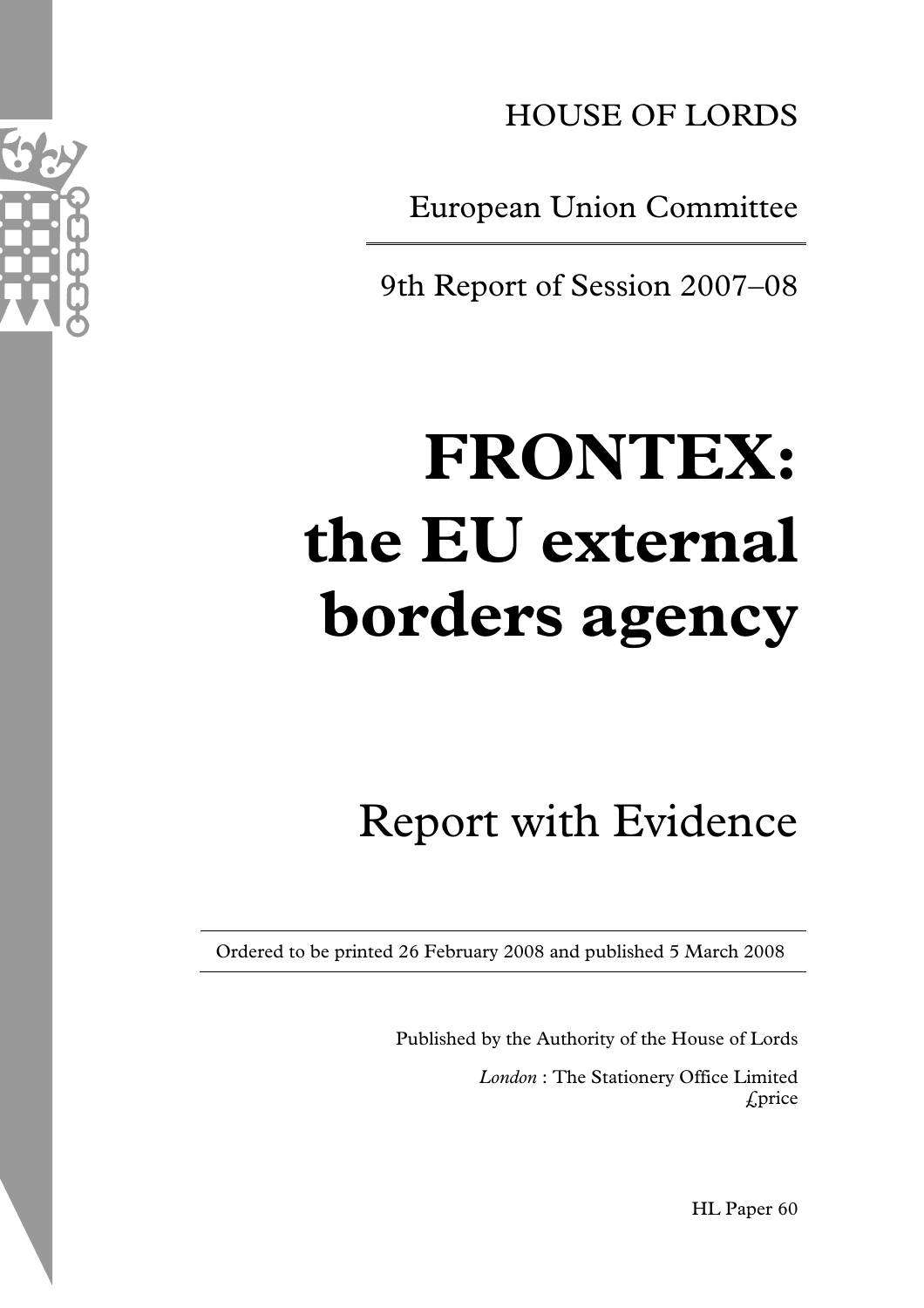#### *The European Union Committee*

The European Union Committee is appointed by the House of Lords "to consider European Union documents and other matters relating to the European Union". The Committee has seven Sub-Committees which are: Economic and Financial Affairs and International Trade (Sub-Committee A) Internal Market (Sub-Committee B) Foreign Affairs, Defence and Development Policy (Sub-Committee C) Environment and Agriculture (Sub-Committee D) Law and Institutions (Sub-Committee E) Home Affairs (Sub-Committee F) Social and Consumer Affairs (Sub-Committee G)

#### *Our Membership*

The Members of the European Union Committee are:

| Lord Mance                      |
|---------------------------------|
| Lord Plumb                      |
| Lord Powell of Bayswater        |
| Lord Roper                      |
| Lord Sewell                     |
| Baroness Symons of Vernham Dean |
| Lord Tomlinson                  |
| Lord Wade of Chorlton           |
| Lord Wright of Richmond         |
|                                 |
|                                 |

The Members of the Sub-Committee which carried out this inquiry (Sub-Committee F) (Home Affairs) are:

Lord Dear Lord Harrison Baroness Henig Lord Hodgson of Astley Abbotts Lord Jopling (Chairman) Lord Marlesford Lord Mawson Lord Teverson Baroness Tonge Lord Young of Norwood Green

#### *Information about the Committee*

The reports and evidence of the Committee are published by and available from The Stationery Office. For information freely available on the web, our homepage is: http://www.parliament.uk/parliamentary\_committees/lords\_eu\_select\_committee.cfm There you will find many of our publications, along with press notices, details of membership and forthcoming meetings, and other information about the ongoing work of the Committee and its Sub-Committees, each of which has its own homepage.

#### *General Information*

General information about the House of Lords and its Committees, including guidance to witnesses, details of current inquiries and forthcoming meetings is on the internet at http://www.parliament.uk/about\_lords/about\_lords.cfm

#### *Contacts for the European Union Committee*

Contact details for individual Sub-Committees are given on the website. General correspondence should be addressed to the Clerk of the European Union Committee, Committee Office, House of Lords, London, SW1A OPW The telephone number for general enquiries is 020 7219 5791. The Committee's email address is euclords@parliament.uk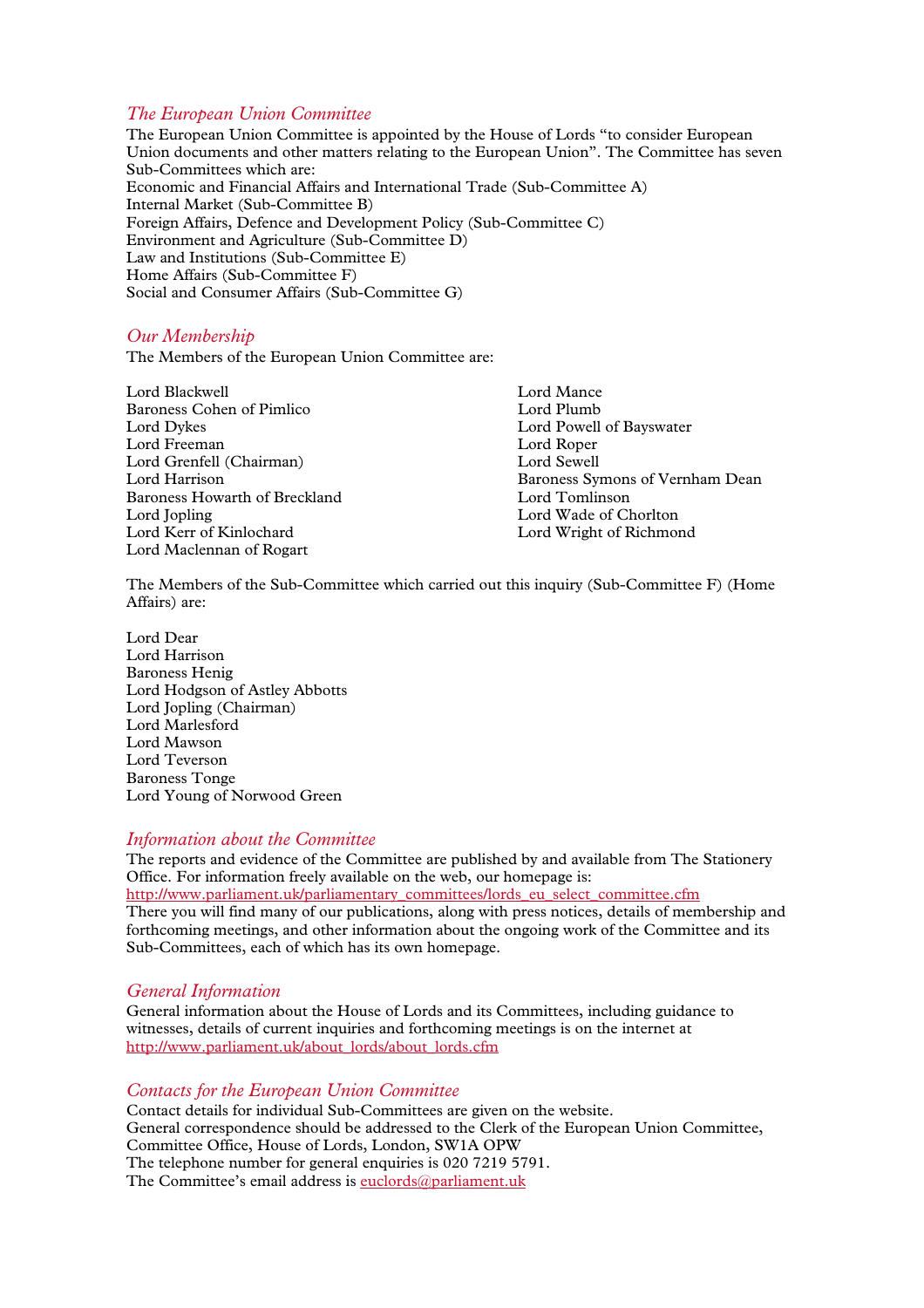|  | CONTENTS |  |
|--|----------|--|
|  |          |  |

|                                                         | Paragraph Page |          |
|---------------------------------------------------------|----------------|----------|
| FOREWORD-What this report is about                      |                | 7        |
| <b>Chapter 1: Introduction</b>                          | $\mathbf{1}$   | 9        |
| The subject of our inquiry                              | $\mathbf{1}$   | 9        |
| Conduct of the inquiry                                  | 5              | 10       |
| Structure of this report                                | 7              | 10       |
| <b>Chapter 2: Borders</b>                               | 9              | 11       |
| The significance of national borders                    | 9              | 11       |
| The land borders                                        | 17             | 12       |
| Table 1: The Eastern external land border of the        |                |          |
| EU before 1 May 2004                                    |                | 13       |
| Table 2: The Eastern external land border of the        |                |          |
| EU from 1 May 2004                                      |                | 13       |
| Table 3: The External land border of the EU from        |                |          |
| 1 January 2007                                          |                | 14       |
| The Polish-Ukrainian border                             | 26             | 16       |
| Juxtaposed border controls at Coquelles and Calais      | 30             | 16       |
| <b>Maritime borders</b>                                 | 34             | 17       |
| Table 4: The Southern maritime border                   |                | 17       |
| Box 1: The disappearance of 53 Eritrean nationals       | 41             | 19       |
| Air borders                                             | 43             | 19       |
| The position on Schengen                                |                | 20<br>21 |
| Guarding the United Kingdom's borders                   | 46             |          |
| <b>Chapter 3: The Establishment of Frontex</b>          | 49             | 22       |
| <b>Background to the Frontex Regulation</b>             | 49             | 22       |
| The legal position of the United Kingdom                | 54             | 23       |
| Gibraltar                                               | 61             | 24       |
| <b>Chapter 4: The Work of Frontex</b>                   | 63             | 25       |
| The statutory tasks                                     | 63             | 25       |
| Joint return operations                                 | 64             | 25       |
| <b>Risk Analysis</b>                                    | 66             | 25       |
| Training                                                | 71             | 27       |
| What Frontex does not do                                | 73             | 27       |
| <b>Resources</b>                                        | 74             | 28       |
| Accountability                                          | 82             | 29       |
| <b>Chapter 5: Joint Operations organised by Frontex</b> | 92             | 32       |
| Operational cooperation                                 | 92             | 32       |
| Land operations                                         | 98             | 33       |
| <b>Maritime operations</b>                              | 100            | 33       |
| Box 2: HERA I and II                                    |                | 34       |
| Disembarkation                                          | 107            | 35       |
| Operational cooperation by the United Kingdom           | 120            | 38       |
| <b>Chapter 6: RABITs</b>                                | 127            | 40       |
| <b>Rapid Border Intervention Teams</b>                  | 127            | 40       |
| Amendments to the Frontex Regulation: the right         |                |          |
| to carry arms                                           | 131            | 41       |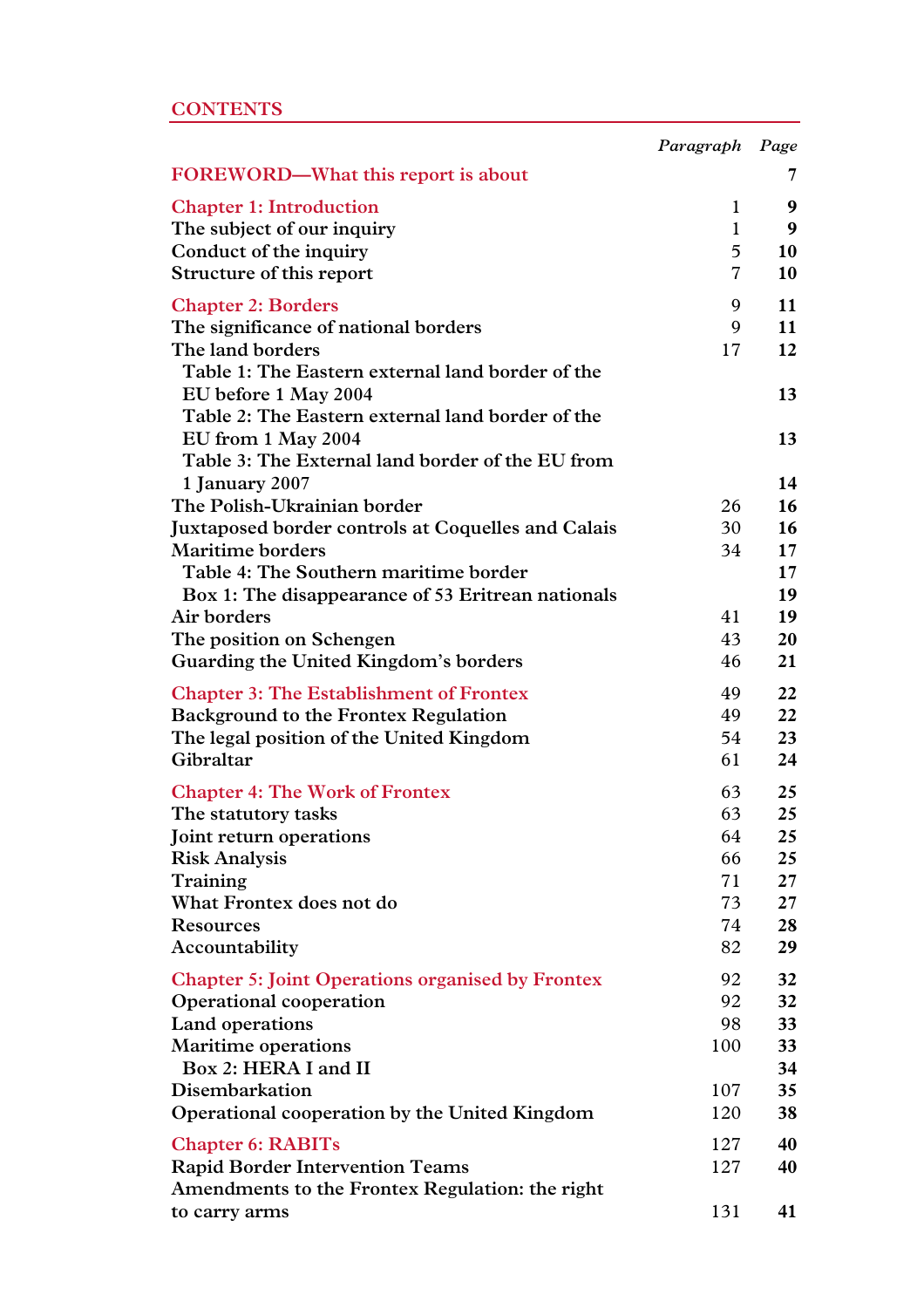| <b>RABITs training exercises</b>                      | 136        | 42       |
|-------------------------------------------------------|------------|----------|
| <b>Chapter 7: Other Issues</b>                        | 140        | 44       |
| The applicable law                                    | 140        | 44       |
| Agreements with third countries                       | 146        | 45       |
| Links with UNHCR and other bodies                     | 154        | 47       |
| <b>Chapter 8: Looking to the Future</b>               | 156        | 48       |
| <b>Assessment of Frontex to date</b>                  | 156        | 48       |
| Commitment of operational assets                      | 160        | 48       |
| Widening the mandate of Frontex                       | 164        | 49       |
| Cooperation with other agencies in combating          |            |          |
| organised crime                                       | 172        | 51       |
| An operational organisation?                          | 178        | 52       |
| Our own assessment                                    | 184        | 53       |
| <b>Chapter 9: Summary of Conclusions and</b>          |            |          |
| <b>Recommendations</b>                                | 189        | 54       |
| <b>Borders</b>                                        | 189        | 54       |
| The position on Schengen                              | 190        | 54       |
| The United Kingdom's borders                          | 191        | 54       |
| Frontex                                               | 193        | 54       |
| The position of the United Kingdom                    | 193        | 54       |
| Joint return operations                               | 194        | 54       |
| <b>Resources</b>                                      | 195        | 54       |
| Accountability                                        | 197        | 55       |
| Joint operations organised by Frontex                 | 200        | 55       |
| <b>Reports of operations</b>                          | 200        | 55       |
| Commitment of operational assets                      | 202        | 55       |
| Disembarkation                                        | 204        | 55       |
| Operational cooperation by the United Kingdom         | 207        | 56       |
| The right to bear arms<br>Other issues                | 209        | 56       |
|                                                       | 210        | 56       |
| The applicable law<br>Agreements with third countries | 210<br>211 | 56<br>56 |
| Links with UNHCR and other bodies                     | 213        | 56       |
| Looking to the future                                 | 214        | 56       |
| Widening the mandate of Frontex                       | 214        | 56       |
| Cooperation with other agencies in the fight against  |            |          |
| organised crime                                       | 216        | 57       |
| An operational organisation?                          | 219        | 57       |
| Our own assessment                                    | 221        | 57       |
| Appendix 1: Sub-Committee F (Home Affairs)            |            | 58       |
| <b>Appendix 2: Call for Evidence</b>                  |            | 59       |
| <b>Appendix 3: List of Witnesses</b>                  |            | 61       |
| <b>Appendix 4: List of Operations</b>                 |            | 62       |
| Appendix 5: List of Acronyms and Abbreviations        |            | 64       |
| <b>Appendix 6: List of Relevant Reports</b>           |            | 66       |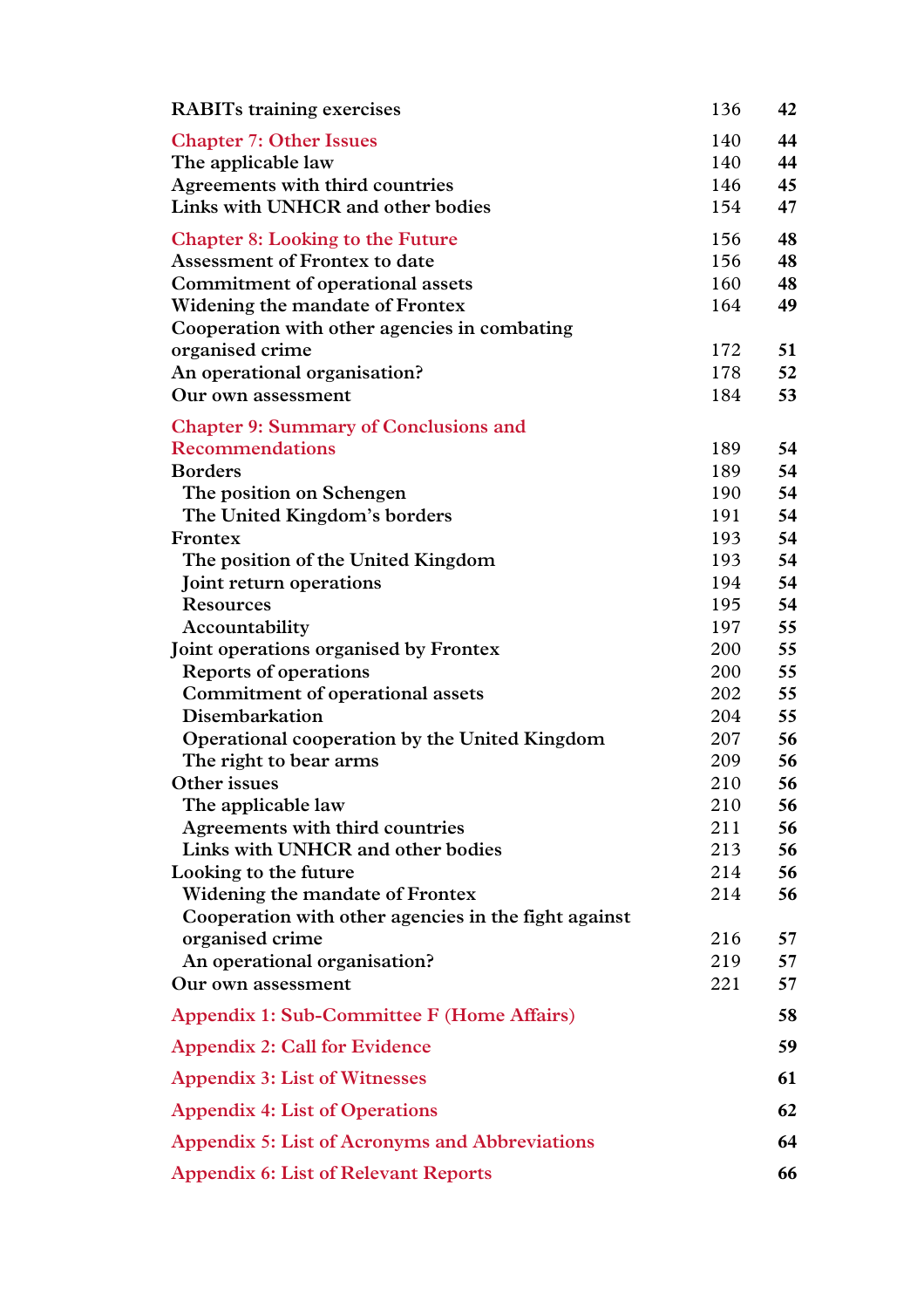# **Oral Evidence**

| Detective Chief Inspector Tony McCarthy, National Coordinator Ports Policing                                                                                                                                                                                                                                   |                            |
|----------------------------------------------------------------------------------------------------------------------------------------------------------------------------------------------------------------------------------------------------------------------------------------------------------------|----------------------------|
| Written evidence<br>Oral evidence, 10 October 2007                                                                                                                                                                                                                                                             | $\bf{l}$<br>$\overline{3}$ |
| Mr Jonathan Faull, Director-General, Justice, Freedom and Security, and<br>Mr Henrik Nielsen, Deputy Head of Unit Borders and Visas, European<br>Commission                                                                                                                                                    |                            |
| Oral evidence, 16 October 2007                                                                                                                                                                                                                                                                                 | 12                         |
| Mr Simon Busuttil MEP, Mr Gérard Deprez MEP, Mr Javier Moreno Sanchez<br>MEP, and Ms Hélène Calers, LIBE Committee Secretariat, European<br>Parliament                                                                                                                                                         |                            |
| Oral evidence, 16 October 2007                                                                                                                                                                                                                                                                                 | 21                         |
| Mr Tom Dowdall, Border Control Director of European Operations, and<br>Mr Tom Dodd, Policy for Border Control, Border and Immigration Agency,<br>Home Office                                                                                                                                                   |                            |
| Written evidence                                                                                                                                                                                                                                                                                               | 31                         |
| Oral evidence, 17 October 2007                                                                                                                                                                                                                                                                                 | 37                         |
| Supplementary written evidence<br>Further supplementary written evidence                                                                                                                                                                                                                                       | 50<br>51                   |
|                                                                                                                                                                                                                                                                                                                |                            |
| General Ilkka Laitinen, Executive Director, Mr Jozsef Bali, Head of Land<br>Sector, Operations Unit, Ms Mari Kalliala, Head of Analysis and Planning<br>Sector, Risk Analysis Unit, Mr Richard Ares, Strategic Development Office,<br>Mr Sakari Vuorensola, Legal Adviser, and Mr Graham Leese,                |                            |
| Special Adviser, Frontex<br>Oral evidence, 23 October 2007                                                                                                                                                                                                                                                     | 52                         |
| Supplementary written evidence                                                                                                                                                                                                                                                                                 | 67                         |
|                                                                                                                                                                                                                                                                                                                |                            |
| Mr Soufiane Adjali, UNHCR Senior Liaison Officer to Frontex<br>Oral evidence, 23 October 2007                                                                                                                                                                                                                  | 70                         |
| Colonel Andrzej Mackiewicz, Deputy Commander Wojciech Wołoch,<br>Captain Monika Parszewska, Major Stanisław Zelent, and Captain Piotr<br>Sawicki, members of the Nadbu a ski Border Guard Regional Unit<br>Oral evidence, 24 October 2007                                                                      | 74                         |
| Mr Wieslaw Tarka, Under-Secretary of State, Director Malgorzata Kutyla,<br>Director for International Co-operation and the EU, Ministry for the<br>Interior and Administration, and Brigadier General Miroslaw Kusmierczak,<br>Commander-in-Chief of the Polish Border Guard<br>Oral evidence, 25 October 2007 | 81                         |
| Major Andrew Mallia, Staff Officer II, Maritime, Air and ADA Operations,<br>Armed Forces of Malta                                                                                                                                                                                                              |                            |
| Written evidence<br>Oral evidence, 28 November 2007                                                                                                                                                                                                                                                            | 88<br>94                   |
|                                                                                                                                                                                                                                                                                                                |                            |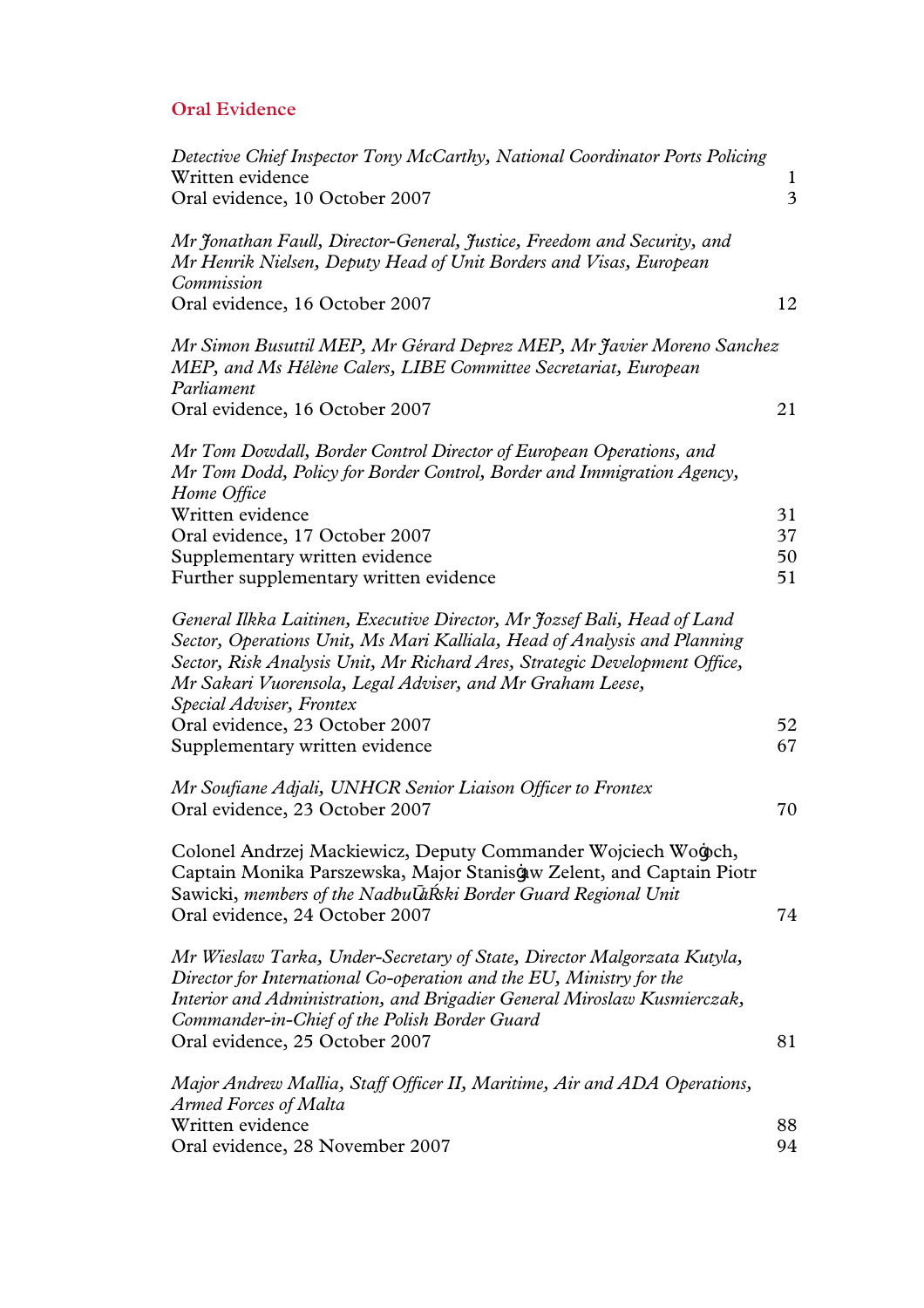| Ms Helen Muggeridge, Refugee Council, Ms Patricia Coelho, European<br>Council on Refugees and Exiles and Dr Bernard Ryan, Immigration Law<br>Practitioners' Association and University of Kent                                                                                                                                                                                                     |                   |
|----------------------------------------------------------------------------------------------------------------------------------------------------------------------------------------------------------------------------------------------------------------------------------------------------------------------------------------------------------------------------------------------------|-------------------|
| Written evidence, Immigration Law Practitioners' Association (ILPA)<br>Written evidence, Refugee Council and European Council on                                                                                                                                                                                                                                                                   | 106               |
| Refugees and Exiles (ECRE)                                                                                                                                                                                                                                                                                                                                                                         | 113               |
| Oral evidence, 5 December 2007                                                                                                                                                                                                                                                                                                                                                                     | 119               |
| Mr Liam Byrne MP, Minister of State, Minister for Immigration, Home<br>Office, Mr Brodie Clark, Strategic Director, Border Control,<br>Mr Tom Dowdall, Border Control Director of European Operations, and<br>Mr Tom Dodd, Policy for Border Control, Border and Immigration Agency<br>Oral evidence, 12 December 2007<br>Supplementary written evidence<br>Further supplementary written evidence | 134<br>148<br>152 |
| <b>Written Evidence</b>                                                                                                                                                                                                                                                                                                                                                                            |                   |
| Government of Gibraltar                                                                                                                                                                                                                                                                                                                                                                            | 153               |
| Home Office, Heathrow Border Control                                                                                                                                                                                                                                                                                                                                                               | 154               |

Home Office, Coquelles and Calais Juxtaposed Border Controls 161 **Immigration Advisory Service (IAS)** 162

Immigration, Refugee and Criminal Law) 166 Spanish Embassy, London 175

Meijers Committee (Standing Committee of Experts on International

Note: References in the text of the Report are as follows:

(Q) refers to a question in oral evidence (p) refers to a page of written evidence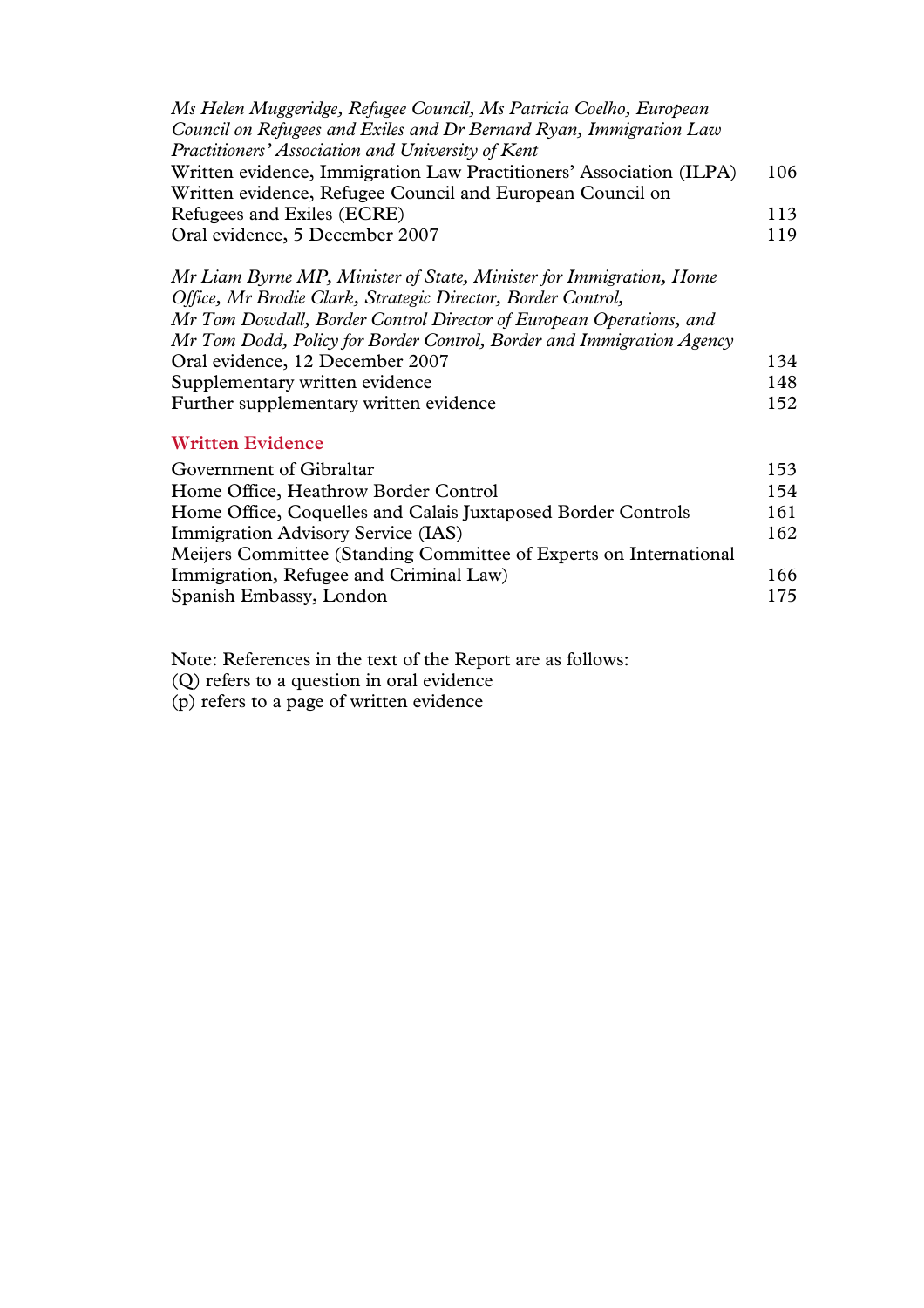#### **FOREWORD—What this report is about**

The twenty-seven Member States are an area of increasing prosperity, and with external land borders of 8,000 km and sea borders of 80,000 km, migration to these countries is a considerable attraction for those seeking the chance of a better life, or simply trying to escape from their own countries for whatever reason. The abolition of nearly all the internal borders makes it all the more important that the external borders should be efficiently policed, and that there should be close cooperation between the border guards of the different States. The management of that cooperation is the task of Frontex.

Frontex is a relatively new agency, set up less than three years ago, and operational for barely two. As the importance of its work is increasingly recognised, its budget has doubled every year, and much is expected of it by the institutions and the Member States—perhaps too much. We have looked at its constitution and working methods, and at what it has achieved in the course of its brief existence; and we have made suggestions as to the direction its future work should take, and how its accountability might be improved.

Immigration affects the Member States differently. Some have no external borders other than their airports; others, and Malta in particular, are by their position particularly vulnerable to illegal immigration on a scale they can barely cope with. We have made suggestions as to how such immigration is best managed, what part other Member States can play in sharing the burden, how Frontex is best placed to assist, and how the humanitarian problems might be handled.

The United Kingdom would like to participate fully in Frontex, but the Court of Justice has ruled that it cannot. We have considered how this country might nevertheless play a part in the operations organised by Frontex, and make use of its great experience in the efficient policing of borders to assist the other Member States.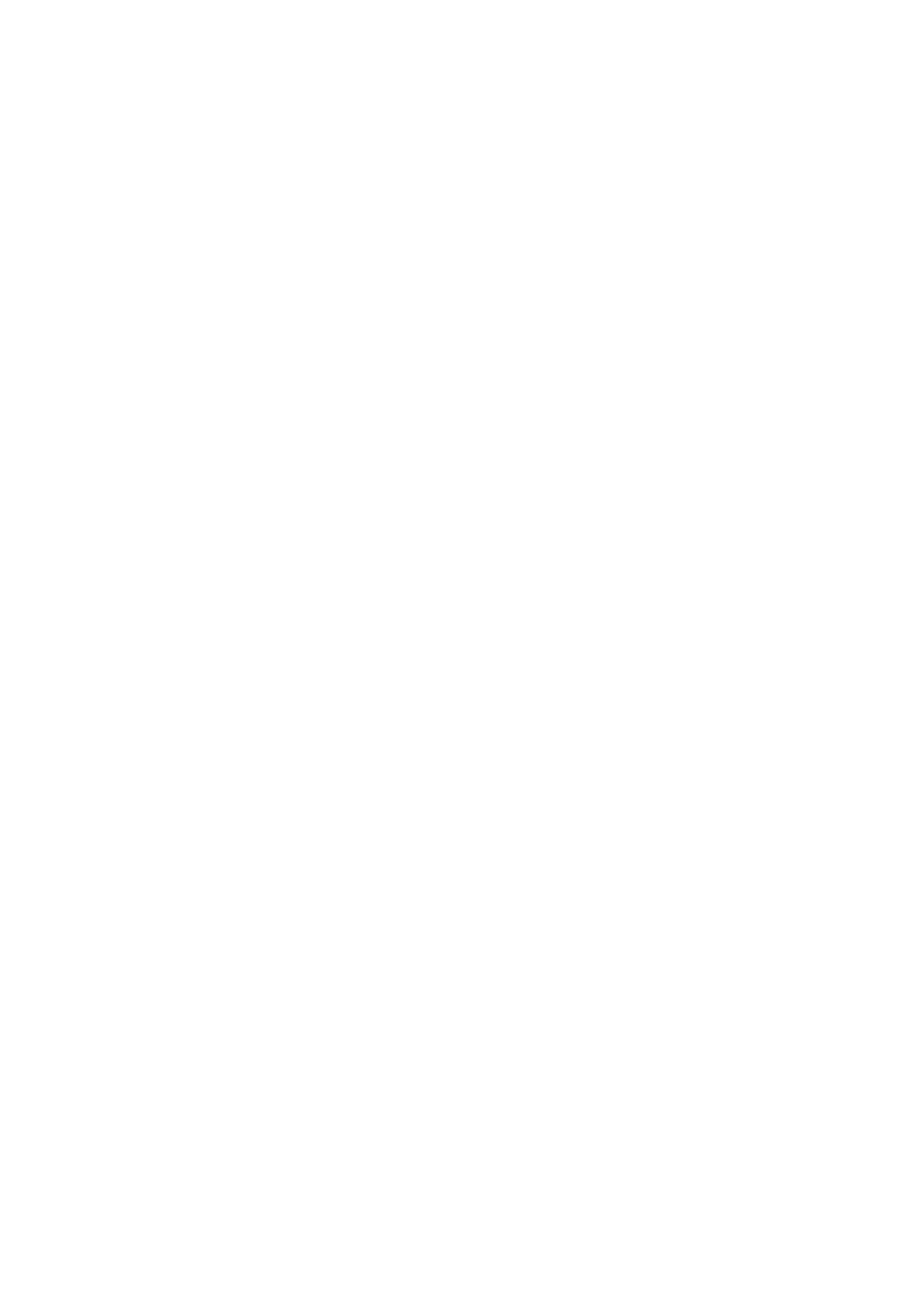# **FRONTEX: the EU external borders agency**

# **CHAPTER 1: INTRODUCTION**

# **The subject of our inquiry**

- 1. Twenty-two Member States of the European Union are now full Schengen members.<sup>1</sup> They operate as a passport union without internal borders. The external land, sea and air borders of any one of them form the external borders of all of them; each of them relies on the security of the border controls of all the others.
- 2. In the circumstances the need for cooperation at the external borders of these States hardly needs emphasising. The first requirement is the need for a common source of information, and this was the subject of our report last year on SIS  $II<sup>2</sup>$  But just as important is to have a mechanism for direct cooperation between border posts and those manning them on land, sea and air. The first Schengen Information System has been in force since 1995, and one might have expected a mechanism for direct cooperation to have been in place many years ago. In fact it is less than three years since the Regulation was adopted setting up a European Agency for the Management of Operational Cooperation at the External Borders of the Member States of the European Union—Frontex, for short. It is this Agency which is the subject of our inquiry.<sup>3</sup>
- 3. Many of our witnesses have stressed that Frontex is a new arrival on the European scene. General Ilkka Laitinen, the Executive Director, told us: "We have only been in existence for two years … which is a relatively short time for a European Agency" (Q 219). Javier Moreno Sanchez MEP described Frontex as "a baby which was born just two years ago and which needs the support of its parents".<sup>4</sup> But the baby is growing fast, and so is its budget. The importance of robust border control is, if anything, increasing. So is the potential for Frontex to assist in this. We accordingly thought this a suitable time to examine the current work of Frontex and to suggest how it might develop in the future.
- 4. Between 1999 and 2003 we examined different aspects of Schengen and the EU borders in four separate inquiries<sup>5</sup> and, as we have mentioned, we

4 Q 87. See also Jonathan Faull Q 47.

<sup>&</sup>lt;sup>1</sup> The Schengen Implementing Convention took effect in 1995 for ten of the Member States. Germany, France and the Benelux countries were the five original Schengen States, joined by Spain, Portugal, Italy, Austria and Greece. In 2001 the Convention took effect for Denmark, Sweden and Finland (and also for Norway and Iceland, the other two members of the Nordic passport union). Since 21 December 2007 it has additionally been in force for all the ten Member States which acceded in 2004 except Cyprus, a total of 24 States. The airport controls for the nine new States will be lifted only on 30 March 2008.

<sup>2</sup> *Schengen Information II (SIS II),* 9th report, Session 2006–07, HL Paper 49.

<sup>3</sup> We explain in Chapter 2 the difference between the external borders of the Schengen States and the external borders of the Member States, and the effect of the accession of Romania and Bulgaria.

<sup>5</sup> *Schengen and the United Kingdom's Border Controls*, 7th Report, Session 1998–99, HL Paper 37. *Enlargement and EU External Frontier Controls*, 17th Report, Session 1999–2000, HL Paper 110. *A Common Policy on*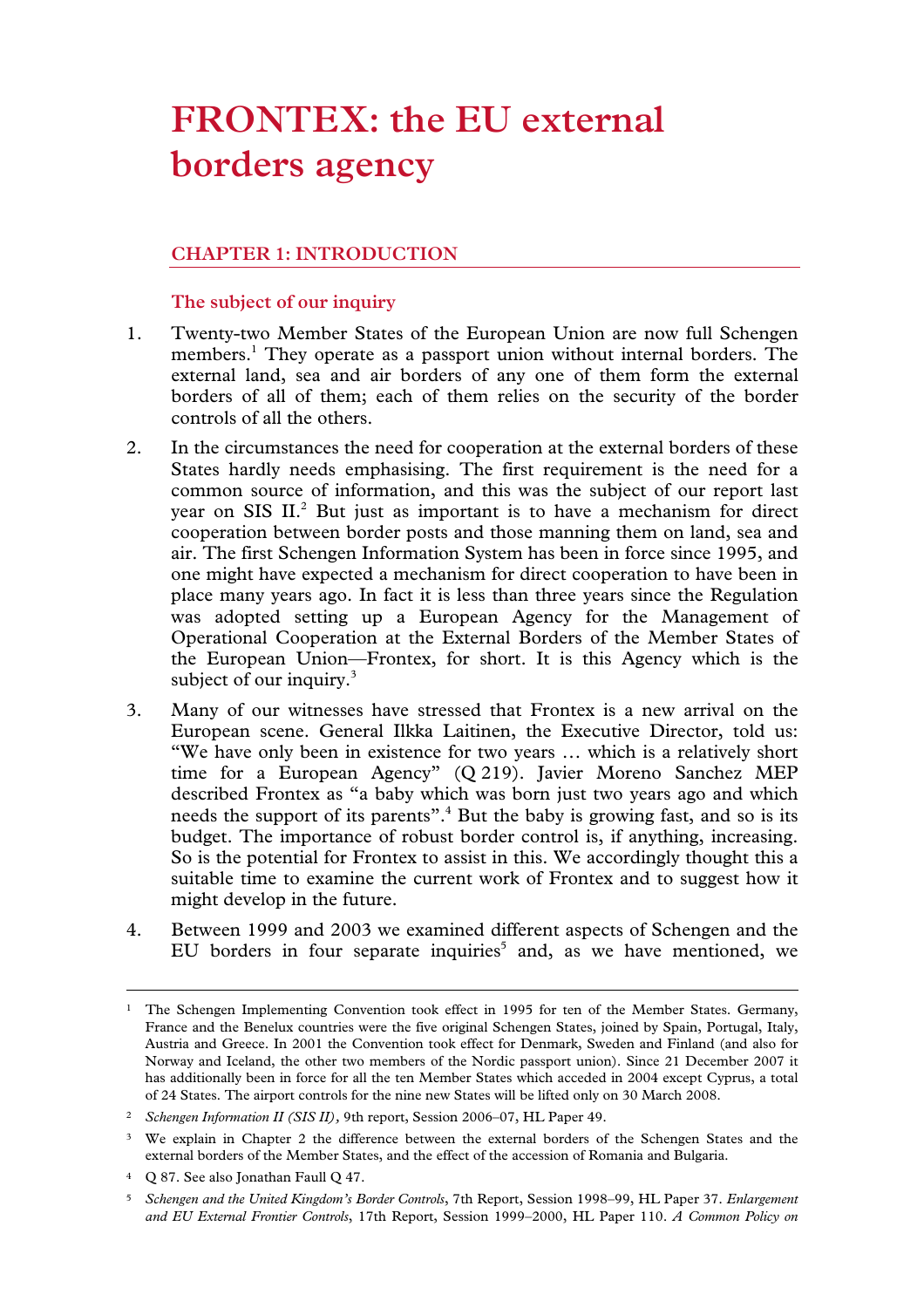reported on SIS II last year. These reports form a useful background to our current inquiry, and show how matters have developed over the past decade. Where appropriate we have referred back to them.

# **Conduct of the inquiry**

- 5. The inquiry was conducted by Sub-Committee F, whose members are listed in Appendix 1. We issued a call for written evidence in July 2007; this is reproduced in Appendix 2. In reply we received evidence from the 16 persons and bodies listed in Appendix 3. Between October and December 2007 we heard oral evidence from 30 witnesses. The Home Office arranged visits for us to the border controls at Heathrow and the juxtaposed border controls at Coquelles and Calais. We took evidence in Brussels from witnesses from the Commission and from Members of the European Parliament. At the end of October 2007 we spent three days in Poland. We took evidence from the Executive Director and officials of Frontex, which has its headquarters in Warsaw, and from a Minister at the Ministry of the Interior and Administration. We also took evidence from the Commander in Chief of the Polish Border Guard, and spent a day at Dorohusk on the Polish border with Ukraine. To all those who helped in the arrangement of these visits, and to all our witnesses, we are most grateful.
- 6. We were fortunate to be assisted during the course of our inquiry by Dr Valsamis Mitsilegas, Reader in Law, School of Law, Queen Mary College, University of London, and by Major-General Adrian Freer, formerly Coordinator of the Kosovo Protection Corps, who advised us on operational matters. We are most grateful to them for their help and advice.

# **Structure of this report**

 $\overline{a}$ 

7. In the next chapter we examine the purpose of the borders of the EU and how they operate in practice. The following chapter looks at the setting up of Frontex, including the special position of the United Kingdom. Chapters 4 and 5 analyse the work of Frontex and joint operations, while Chapter 6 looks at the recent Regulation on Rapid Border Intervention Teams. Chapter 7 deals with a number of miscellaneous issues. We then make suggestions as to how Frontex should develop in the future. Finally we summarise our conclusions and recommendations.

# 8. **We recommend this report to the House for debate.**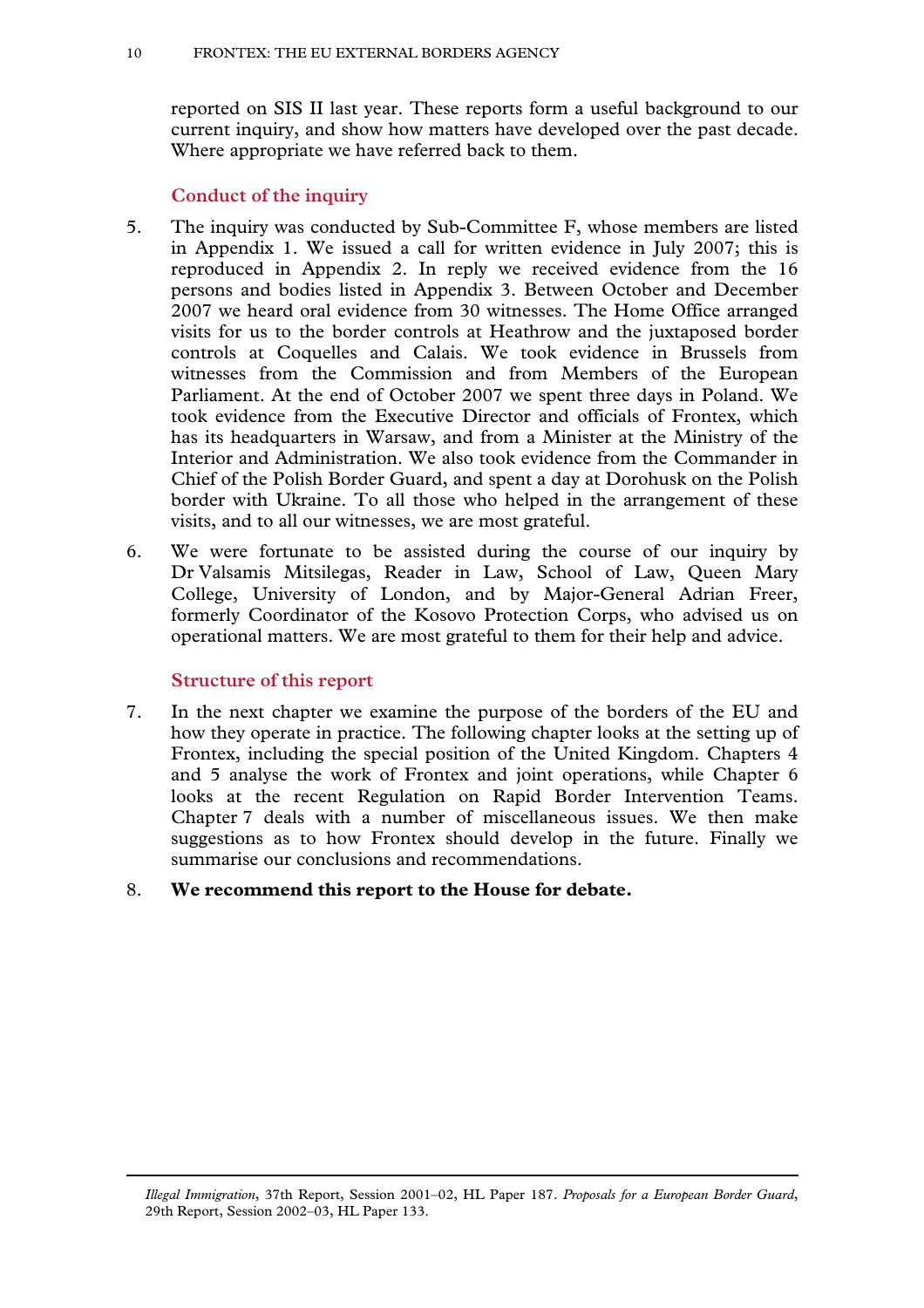#### **CHAPTER 2: BORDERS**

#### **The significance of national borders**

- 9. "National borders are hugely symbolic. They define the territory over which a state exercises sovereignty; they are an integral part of its identity; and they traditionally represent the point at which a person seeking to enter the country must demonstrate their admissibility." These are the opening words of our report on the Proposals for a European Border Guard.<sup>6</sup> To this we would add that national borders also define differences of jurisdiction, of legal systems and, usually, of language. These are important for the purposes of our inquiry, but the most important of all is that the borders between Member States and third countries also usually represent a sharp contrast in economic prosperity.
- 10. Mr Liam Byrne MP, the Minister of State at the Home Office with responsibility for immigration, explained this graphically: "The World Bank in *Global Economic Prospects*, which was published last year, forecast that something like a billion people will join the labour market in the developing world between now and 2025. The International Labour Organisation estimates that there is a five-fold difference in household income between low income and high income countries. My warning is that over the next 20 years the pressure on Europe's borders will not diminish. It will grow and it will grow sharply. We are already seeing that pressure across the Mediterranean" (Q 475).
- 11. We accept this view. **The migratory pressure on Europe's borders will grow because there are a growing number of failed states where a combination of economic incompetence, uncertainty of property rights, corruption, internal conflicts, political anarchy and repressive regimes has created intolerable conditions for the local population. Conditions may also be intolerable in states where poverty is endemic, or in those which, though once prosperous, are now ravaged by war. It is therefore inevitable and predictable that people will attempt to escape to countries which they see as offering a chance of a better life.**
- 12. The needs of Member States for economic migrants from outside the EU will vary, but most have benefited from migration both from within and from outside the Union.<sup>7</sup> United Kingdom Prospects, a quarterly report from the Centre for Economics and Business Research, published on 27 December 2007, estimates that the growth of the United Kingdom GDP will be maintained at 1.8% in 2008 only because of an increase in the number of predominantly unskilled economic migrants entering the country, mainly from the Eastern European Member States.
- 13. Many of those seeking to escape from countries at or near the bottom of the United Nations Human Development Index are likely to be the more talented. Yet these are the people those countries particularly need to retain

<sup>6 29</sup>th Report, Session 2002–03, HL Paper 133.

<sup>7</sup> For the specific benefits to the United Kingdom, see our report *Economic Migration to the EU,* 14th Report, Session 2005–06, HL Paper 58. The House of Lords Select Committee on Economic Affairs is currently inquiring into the Economic Impact of Immigration. Evidence given to that inquiry can be found at www.publications.parliament.uk/pa/ld/ldeconaf.htm.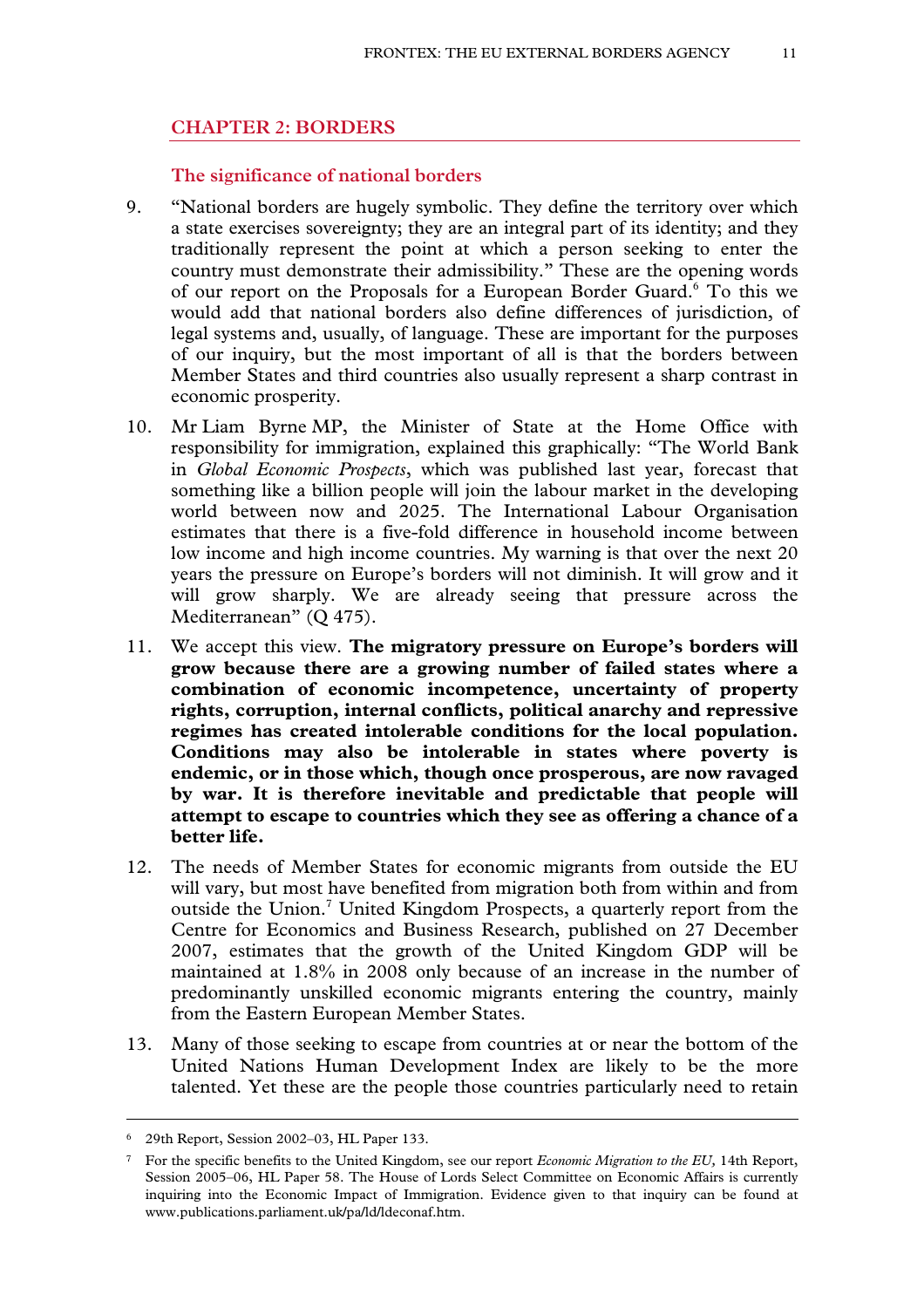if they are not to stay anchored near the bottom of the Index, unable to rise because they increasingly lack the talent they need.

- 14. It is only natural for those in developing countries who wish to improve the economic prospects for themselves and their families, and who can see that crossing the border into the EU is likely to help them to do just that, to attempt to do so. Any detailed analysis of the root causes of migration, the merits of EU migration policies, the capacity to absorb the numbers involved, and what should be done to regulate migration flows, are all outside the scope of this inquiry. We have proceeded on the premise that the current EU and national rules to regulate immigration are there to be obeyed, and that borders and border guards are there for this purpose. We are however mindful that the developing cooperation of national border guards at the external EU borders takes place in the context of the rules of public international law designed to ensure the safety and dignity of human beings.
- 15. The larger the Schengen area, and the greater the freedom of movement within it, the greater the burden which falls on those borders which become the external borders of the EU, and the greater the responsibility of those who guard them. The duty to guard what were previously only national borders becomes a duty owed to all the Schengen States. The changes which took place at the end of 2007 are particularly significant for the States with the Eastern land borders. Twenty years ago it was the Western borders of those States which were designed to keep citizens of the former Soviet bloc from escaping to the economic nirvana of the  $EU^8$  today it is the Eastern borders of the same States which have the duty of regulating the flow of immigration into the EU from other States which formerly were part of the Soviet bloc. This is the reason why the Polish border guard has had to be built from scratch.<sup>9</sup>
- 16. The external borders of the Member States are defined by Article 1(4) of the Regulation setting up Frontex as "the land and sea borders of the Member States and their airports and seaports, to which the provisions of Community law on the crossing of external borders by persons apply". We consider these in turn.

# **The land borders**

- 17. The land borders to which an important part of the work of Frontex relates those of the Member States—are not the same as those of the Schengen States. They do not include the border between Russia and Norway, which is a Schengen Associated State but not a Member State; but they do include the external borders of Romania and Bulgaria, which are Member States but not yet Schengen States.<sup>10</sup>
- 18. Until May 2004 Finland, Germany, Austria and Italy guarded the main Eastern land border of the EU, which was 4,095 km long (2,545 miles).

<sup>8</sup> At that time, the European Economic Community.

<sup>9</sup> Mr Wieslaw Tarka, Under-Secretary of State, Polish Ministry for the Interior and Administration, Q 355.

<sup>10</sup> We do not consider the border between Sweden and Norway, since it is a Schengen Associated State, nor the land borders with Switzerland, which from 1 November 2008 will become a Schengen Associated State.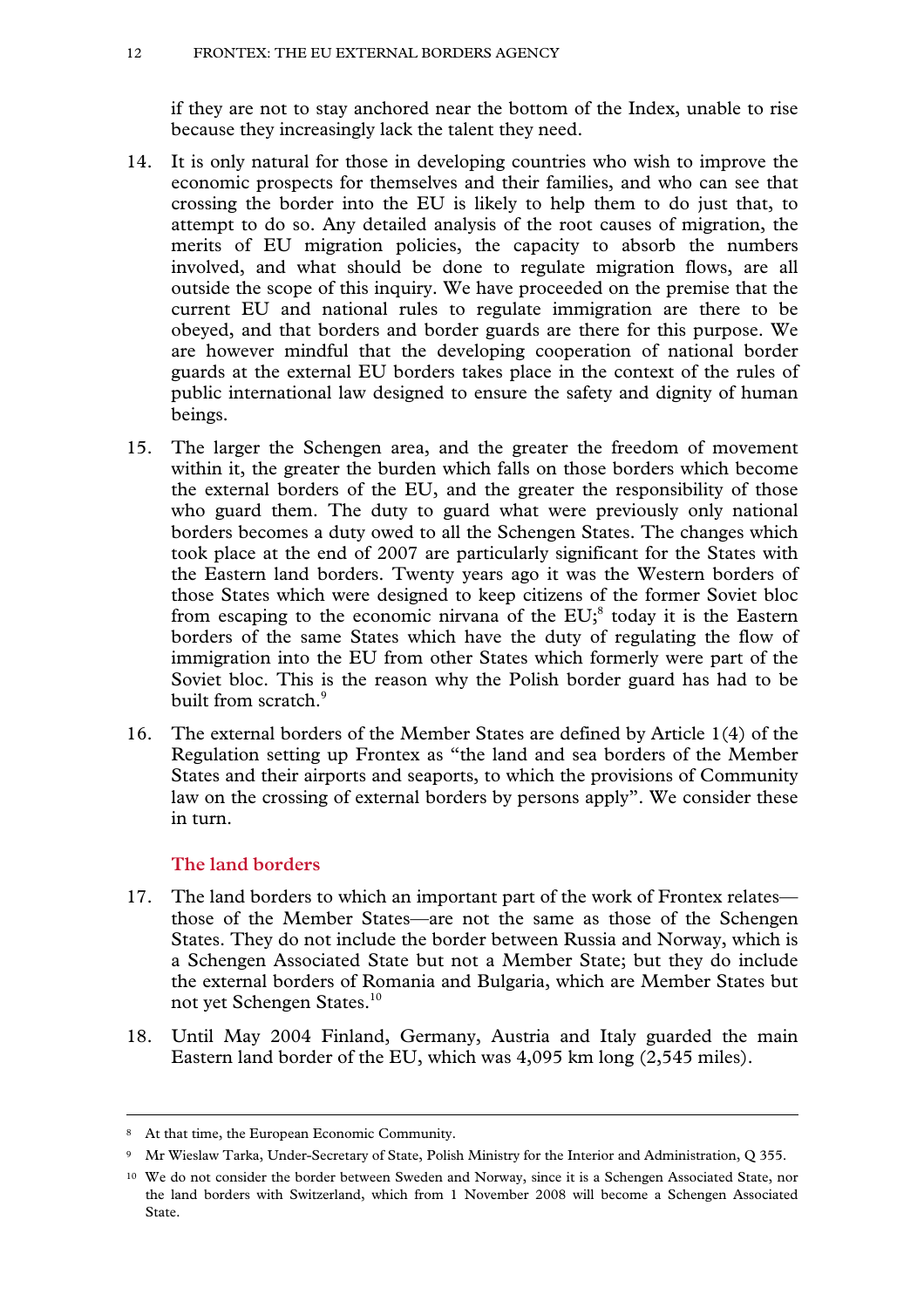| <b>Border between</b> |                | Length in km |
|-----------------------|----------------|--------------|
| Finland               | Russia         | 1,340        |
| Germany               | Poland         | 454          |
| Germany               | Czech Republic | 810          |
| Austria               | Czech Republic | 466          |
| Austria               | Slovakia       | 107          |
| Austria               | Hungary        | 356          |
| Austria               | Slovenia       | 330          |
| Italy                 | Slovenia       | 232          |
| <b>Total</b>          |                | 4,095        |

#### **TABLE 1**

**The Eastern external land border of the EU before 1 May 2004** 

19. After the accession of ten new Member States on 1 May 2004 the place of Germany, Austria and Italy in guarding the Eastern external land border was taken by Estonia, Latvia, Lithuania, Poland, Slovakia, Hungary and Slovenia. When Frontex started its work, before the accession of Romania and Bulgaria on 1 January 2007, the external land border was 6,220 km long (3,866 miles).

**TABLE 2** 

**The Eastern external land border of the EU from 1 May 2004** 

| <b>Border between</b> |                      | Length in km |
|-----------------------|----------------------|--------------|
| Finland               | Russia               | 1,340        |
| Estonia               | Russia               | 455          |
| Latvia                | Russia               | 276          |
| Latvia                | <b>Belarus</b>       | 161          |
| Lithuania             | <b>Belarus</b>       | 651          |
| Lithuania             | Russia (Kaliningrad) | 272          |
| Poland                | Russia (Kaliningrad) | 232          |
| Poland                | <b>Belarus</b>       | 418          |
| Poland                | Ukraine              | 535          |
| Slovakia              | Ukraine              | 98           |
| Hungary               | Ukraine              | 136          |
| Hungary               | Romania              | 448          |
| Hungary               | Serbia               | 174          |
| Hungary               | Croatia              | 344          |
| Slovenia              | Croatia              | 680          |
| <b>Total</b>          |                      | 6,220        |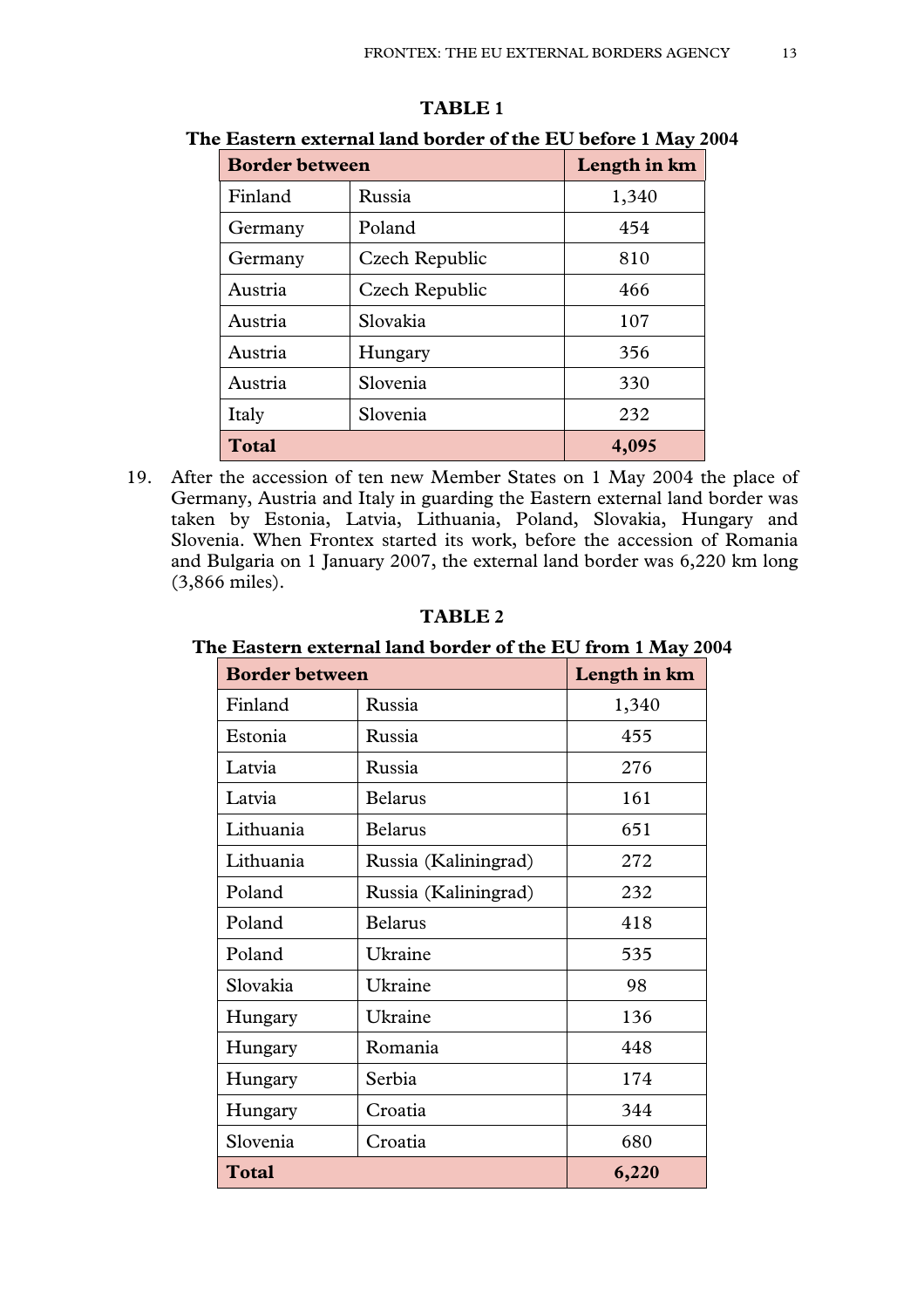20. Neither of these two tables includes Greece. Although of course a Member State, it was not then geographically part of the main body of EU States, although its borders with Albania, the Former Yugoslav Republic of Macedonia (FYROM), Bulgaria and Turkey were external land borders of a Member State and hence part of the responsibility of Frontex. However the accession of Romania and Bulgaria has changed matters radically. Greece has now joined the main continental bloc, so that the Eastern external land border now runs from the Arctic to the Black Sea and the Aegean, and is 6,378 km long (3,964 miles). As a result the West Balkan States have become an enclave whose collective land frontiers form a lengthy and sensitive part of the external borders of the EU, adding a further 1,580 km (982 miles) to a land border now totalling 7,958 km (4,946 miles).

| The external land border of the EU from 1 January 2007 |                                          |       |
|--------------------------------------------------------|------------------------------------------|-------|
| <b>Border between</b>                                  | Length in km                             |       |
| Finland                                                | Russia                                   | 1,340 |
| Estonia                                                | Russia                                   | 455   |
| Latvia                                                 | Russia                                   | 276   |
| Latvia                                                 | <b>Belarus</b>                           | 161   |
| Lithuania                                              | <b>Belarus</b>                           | 651   |
| Lithuania                                              | Russia (Kaliningrad)                     | 272   |
| Poland                                                 | Russia (Kaliningrad)                     | 232   |
| Poland                                                 | <b>Belarus</b>                           | 418   |
| Poland                                                 | Ukraine                                  | 535   |
| Slovakia                                               | Ukraine                                  | 98    |
| Hungary                                                | Ukraine                                  | 136   |
| Romania                                                | Ukraine (East and West<br>of Moldova)    | 649   |
| Romania                                                | Moldova                                  | 681   |
| Bulgaria                                               | Turkey                                   | 259   |
| Greece                                                 | Turkey                                   | 215   |
| Greece                                                 | Albania                                  | 282   |
| Greece                                                 | Former Yugoslav<br>Republic of Macedonia | 246   |
| Bulgaria                                               | Former Yugoslav<br>Republic of Macedonia | 165   |
| Bulgaria                                               | Serbia                                   | 341   |
| Romania                                                | Serbia                                   | 546   |
| <b>Total</b>                                           |                                          | 7,958 |

#### **TABLE 3**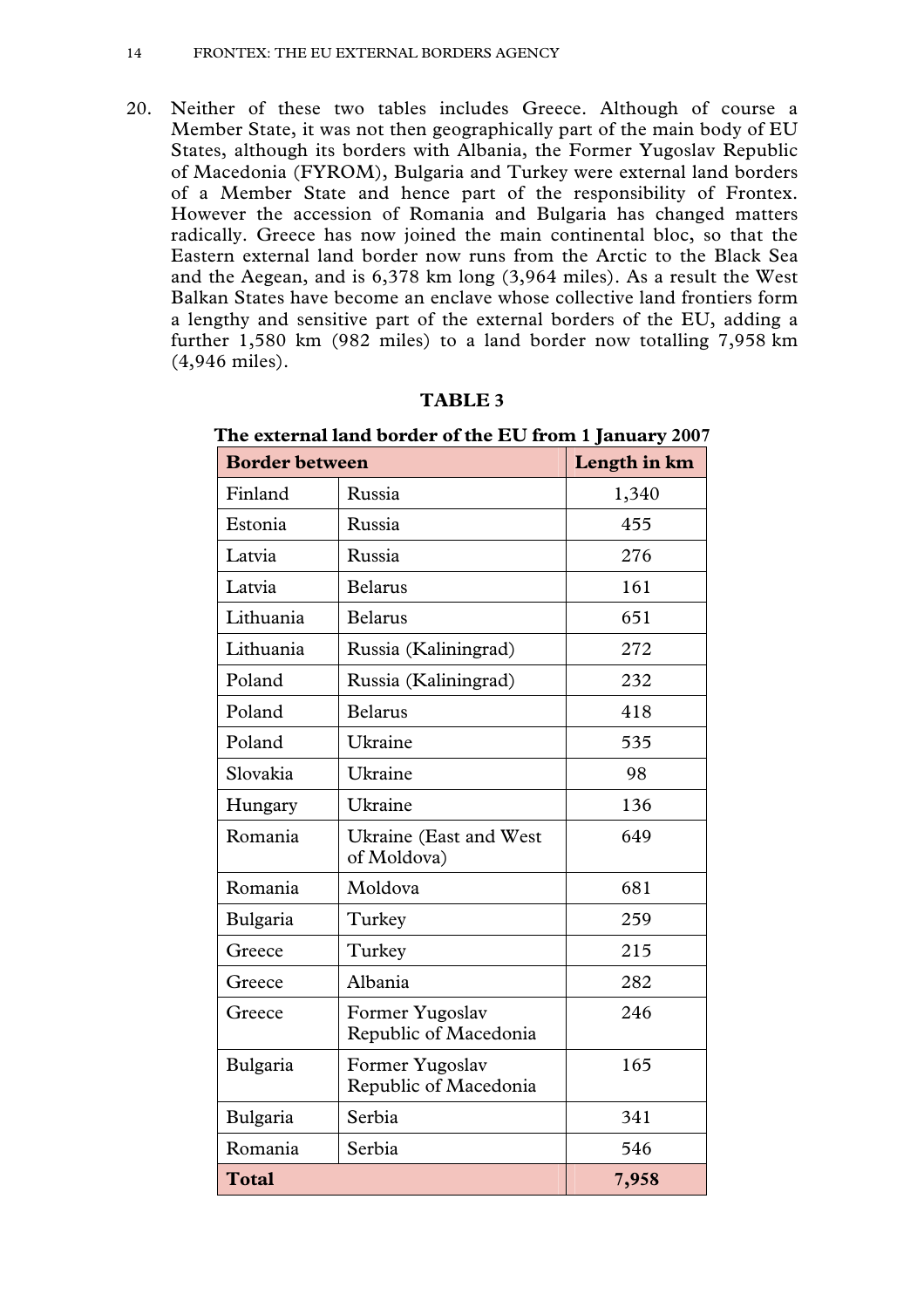- 21. Frontex cannot lose sight of other land borders; the problems they raise are often wholly disproportionate to their length. A month after it began operations Frontex found itself in the front line when, in November 2005, hundreds of mainly sub-Saharan nationals breached the borders of the Spanish enclaves of Ceuta and Melilla in Morocco.
- 22. The Schengen Evaluation Working Party consists of experts from the Member States whose remit is to evaluate against key performance indicators, on behalf of all the states, the manner in which checks and surveillance are carried out at external borders, their practice when issuing visas, police and judicial cooperation at internal borders, and the use of the Schengen Information System. This evaluation mechanism serves to check that Member States implement the Schengen *acquis* properly. But its other—and recently its more important—purpose has been to evaluate whether the Member States which acceded in 2004 fulfilled the conditions laid down for applying the Schengen acquis.<sup>11</sup> Before the Schengen area was extended to the nine states which joined it on 21 December  $2007$ ,<sup>12</sup> an elaborate evaluation took place of the quality of the border protection. Teams of experts examined the border posts and the areas between them and reported back to the Council with recommendations for improvements. Most of these recommendations have been acted on, and the borders are more secure than they were.<sup>13</sup>
- 23. Anyone remembering the problem of policing the short common border between Northern Ireland and the Irish Republic during the Troubles, or the Sino-Hong Kong border, will readily understand the difficulty of guarding a border some 8,000 km long against large numbers of determined and sometimes desperate immigrants. However good the border posts may be which guard the main crossing points, in between them are long stretches of border, often sparsely populated, sometimes through country which is difficult to police. Even if they are fenced, this is of little use unless they are also guarded, which in the nature of things they cannot always be. A border is only as secure as its least well guarded area, and it is this area which will attract illegal immigrants.<sup>14</sup>
- 24. With frontiers of this length, and very large numbers of border guards, there may also be a problem of corruption. Border guards are not usually well paid compared to other workers, and those on the East of the frontier considerably less well than those on the West. We think it likely that even the best guarded border posts may not prove too much of an obstacle to immigrants who are well funded.
- 25. The enlargement of the Schengen area was an opportunity for the British press to comment on the security of the new borders. Much of the comment

<sup>11</sup> Plan for the management of the external borders of the Member States of the European Union agreed by the JHA Council on 13 June 2002 (Document 10019/02).

<sup>12</sup> Cyprus was the only one of the ten which did not join.

<sup>13</sup> The reports of the Schengen Evaluation Working Party are classified, but on 7 September 2007, less than 4 months before the enlargement, the Working Party reported concerns about the continuing entry of Croatian residents into the territory of Hungary and Slovenia with an identity card only, something which had been identified during a land-border mission as far back as May 2006. The working party continues its evaluation of border security of the Schengen States.

<sup>14</sup> We have referred in our reports on *Schengen and the United Kingdom's Border Controls* (7th Report, Session 1998–99, HL Paper 37) and *Illegal Migrants: proposals for a common EU returns policy* (32nd Report, Session 2005–06, HL Paper 166) to the pejorative use of the term "illegal immigrant" in this context, with its imputation of criminality. While this is the term used by most of our witnesses, a number prefer the term "irregular migrants". However "illegal immigrant" is the most commonly used English expression, and "illegal" is the word used in Article 63(3)(b) of the EC Treaty and in Regulation 863/2007. We have therefore used this term, but emphasise that it will include persons whose intention is to settle legally in the EU.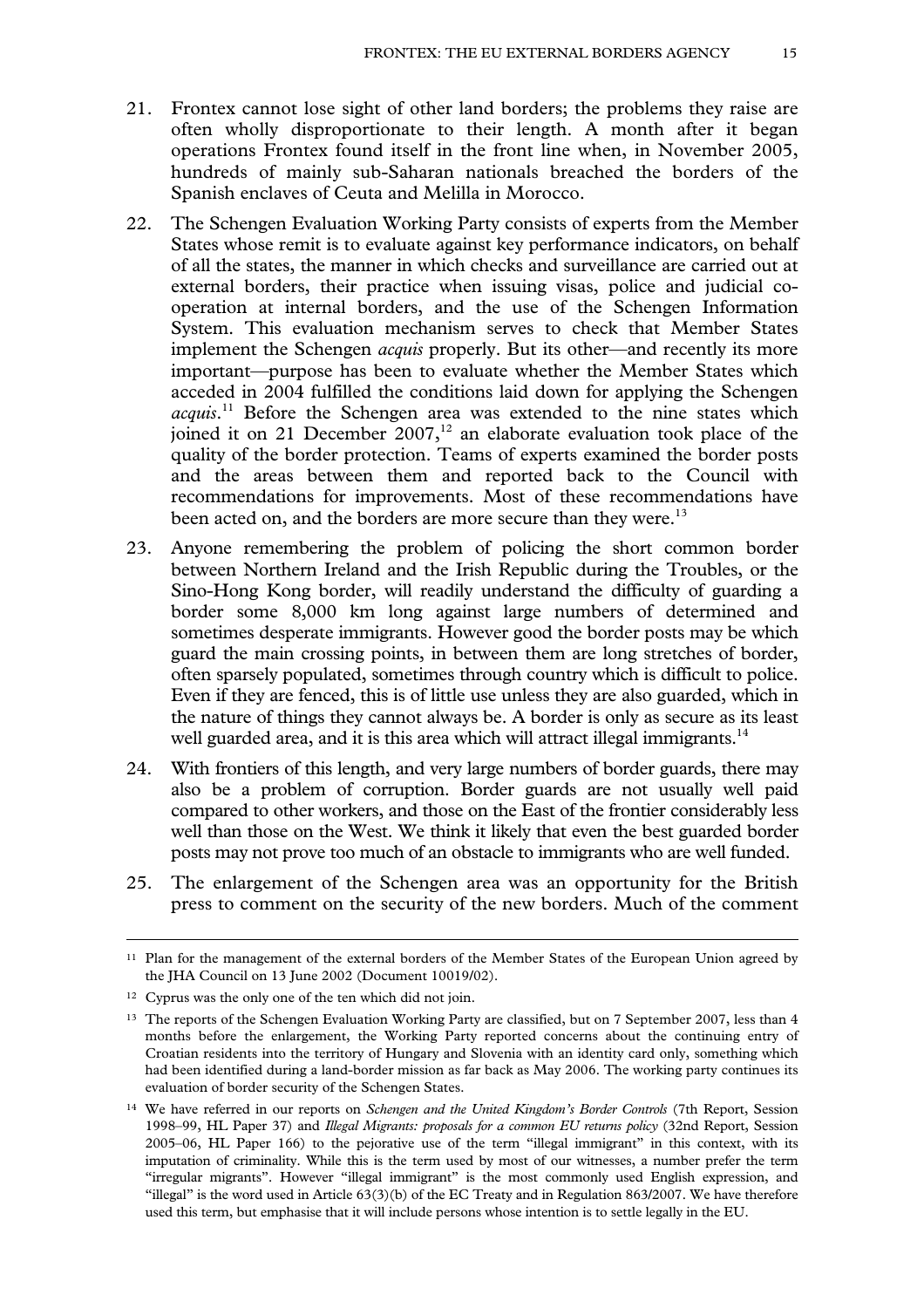we saw was adverse. By way of example, an article in the Sunday Telegraph of 16 December 2007, subtitled *"Eastern defences are undermanned and overwhelmed"*, tells of a visit to Beregsurany on the border between Hungary and Ukraine, where officials said they caught fewer than a third of those attempting to cross the border illegally.

# **The Polish-Ukrainian border**

- 26. In the course of our visit to Poland, on 24 October 2007 we visited Dorohusk to see in operation a border post on the eastern external border of the EU. The border with Ukraine is at that point formed by the River Bug, and Dorohusk is one of the main road entry points from Ukraine. The border post was rebuilt in 2004 and is one of the most modern and best equipped on the Polish border. It is well equipped to monitor traffic on the arterial road, but like all land border posts it covers a large surrounding area which it is not so well placed to supervise.
- 27. Earnings in Poland are low by EU standards, but are still some four times higher than in Ukraine, and higher still compared to some of the other countries of the former Soviet Union to the East of Ukraine. The pressure from migrants seeking to enter the EU from and through Ukraine is therefore very great. Much of the migration is organised, and we were told of groups from Moldova, Georgia, Chechnya, Pakistan, Vietnam and as far afield as China (QQ 332, 340, 347). Other main concerns of the border guards are entry of criminal gangs from the East, and the smuggling of cigarettes, alcohol, drugs, and works of art.
- 28. Much of the traffic in the opposite direction consists of articulated trucks exporting goods from, principally, Germany to Ukraine and beyond. On the day of our visit there was a queue of lorries well over a mile long waiting to pass into Ukraine. In that direction the chief concern is the smuggling of stolen luxury cars.
- 29. In addition to the oral evidence which we took (QQ 314–350), we inspected the border crossing itself, we saw the equipment for detecting illegal immigrants in use, and we saw the practical liaison between the Polish and Ukrainian border guards.

# **Juxtaposed border controls at Coquelles and Calais**

- 30. The nearest the United Kingdom comes to a land border with a Schengen state is the terminus of Eurotunnel in France, at Coquelles. The Home Office arranged for us to visit on 8 January 2008 the juxtaposed controls there and at the ferry port of Calais. The controls at Coquelles have existed since 1994, and the agreement now allows staff from the Border and Immigration Agency (BIA) and HM Revenue and Customs (HMRC) to apply United Kingdom immigration law within this very limited area of France, and so to control passengers and vehicles travelling to the UK before they leave France. The agreement covering Calais does not allow participation by HMRC. Replies to a number of detailed questions from the Committee are printed with the written evidence on page 161.
- 31. In 2006 BIA, as a result of its juxtaposed controls in France, stopped 16,898 people from crossing the Channel illegally in trucks and refused 6,801 people entry.<sup>15</sup> Examination of both passengers and freight vehicles is by targeted

<sup>&</sup>lt;sup>15</sup> These figures are taken from Security in a Global Hub, paragraph 3.2, but have been updated by the Home Office. The great majority relate to Coquelles and Calais, but they also include some from other juxtaposed controls: Dunkerque, Boulogne, Paris, Fréthun and Lille. There are also juxtaposed controls in Brussels.